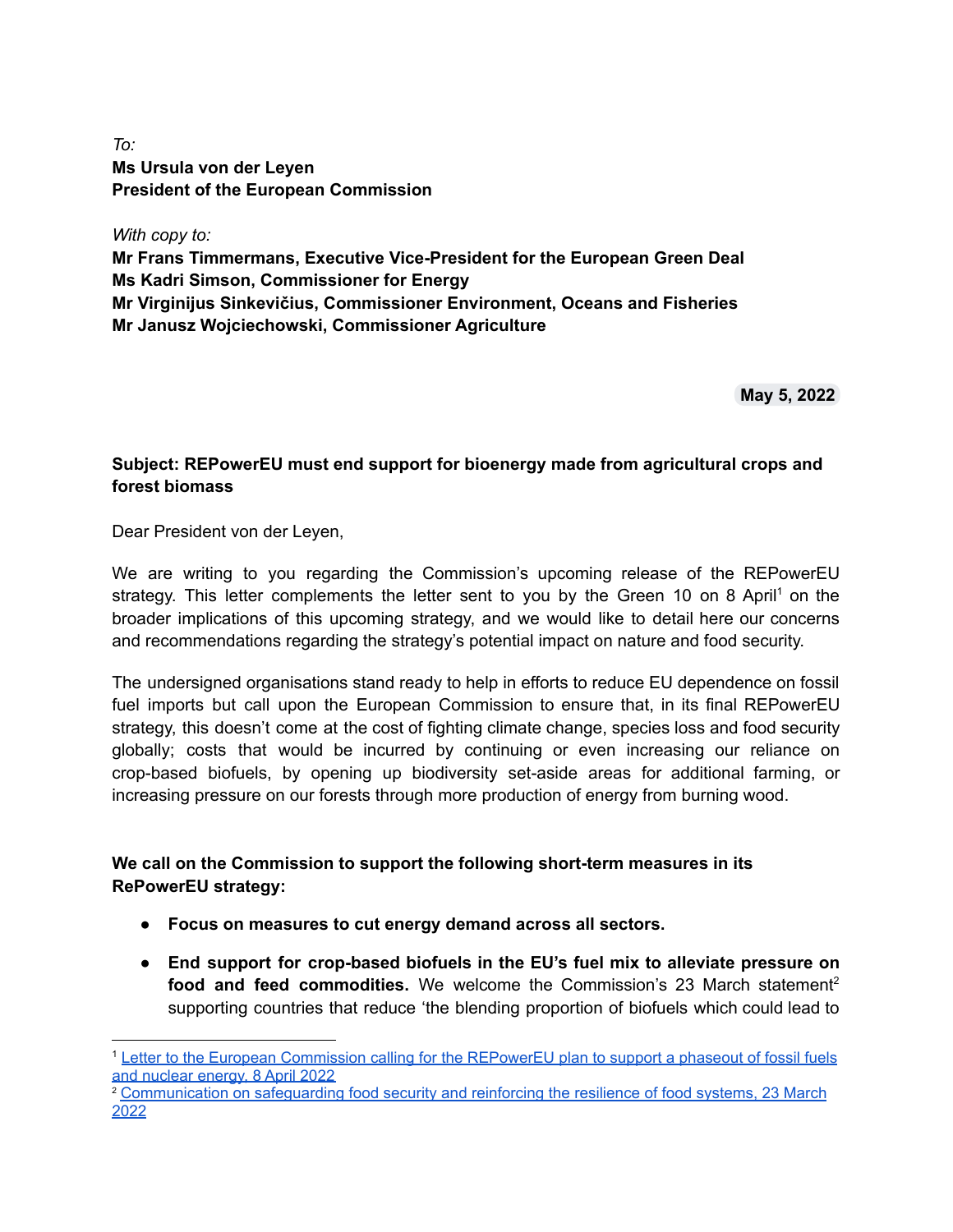a reduction of EU agricultural land used for production of biofuel feedstocks'. Support for these fuels must be fully ended, especially under the Renewable Energy Directive, the Effort Sharing Regulation and the State aid guidelines.

- **Restrict biogas production to biowaste and residue feedstocks.** The Commission has indicated its intention to increase ambition for 'sustainable biogas' production, but dedicated crops should be clearly ruled out on climate, biodiversity and food security grounds and caution is needed about the potential volumes of EU biogas production from biowaste and residues.
- **● Reduce industrial animal farming.** By reducing the unsustainable need for feed crops, this will in return free up land for direct food production, carbon sequestration and nature restoration, and allow the EU to reduce its dependence on both fertilisers made from natural gas and on pesticides.

**In parallel, the Commission also needs to** support a rapid acceleration in renewable energy technologies that are low carbon and ecologically sustainable. This means:

- Accelerating the transition towards wind and solar power, district heating supplied by heat pumps, and all forms of energy storage.
- A faster transition away from internal combustion engine vehicles and the acceleration of vehicle electrification to reduce transport's reliance on oil, accompanied by modal shifts, promotion of public transport and other measures to reduce demand for transport
- Ensuring that bioenergy does not require any dedicated use of land or compromise the health and carbon sequestration function of the world's forests. EU support for burning crops and forest biomass must end as soon as possible.

We urge you to take these points into account as you prepare the strategy. Please don't hesitate to contact us for further exchange on these issues.

Yours sincerely,

## **Signatories**

William Todts, Executive Director, **Transport & Environment** Magda Stoczkiewicz, Programme Director, **Greenpeace European Unit** Ariel Brunner, Deputy Director, Head of Policy, **BirdLife Europe and Central Asia** Evelien van Roemburg, PhD, Head of EU Office, **Oxfam International** Dr. Dagmar Pruin, President, **Brot für die Welt** Ester Asin, Director, **WWF European Policy Office,** Martin Pigeon, Forest & Climate Campaigner, **FERN** Gabriel Schwaderer, Executive Director, **EuroNatur** Dr. Chris Methmann, Executive Director, **foodwatch Germany**